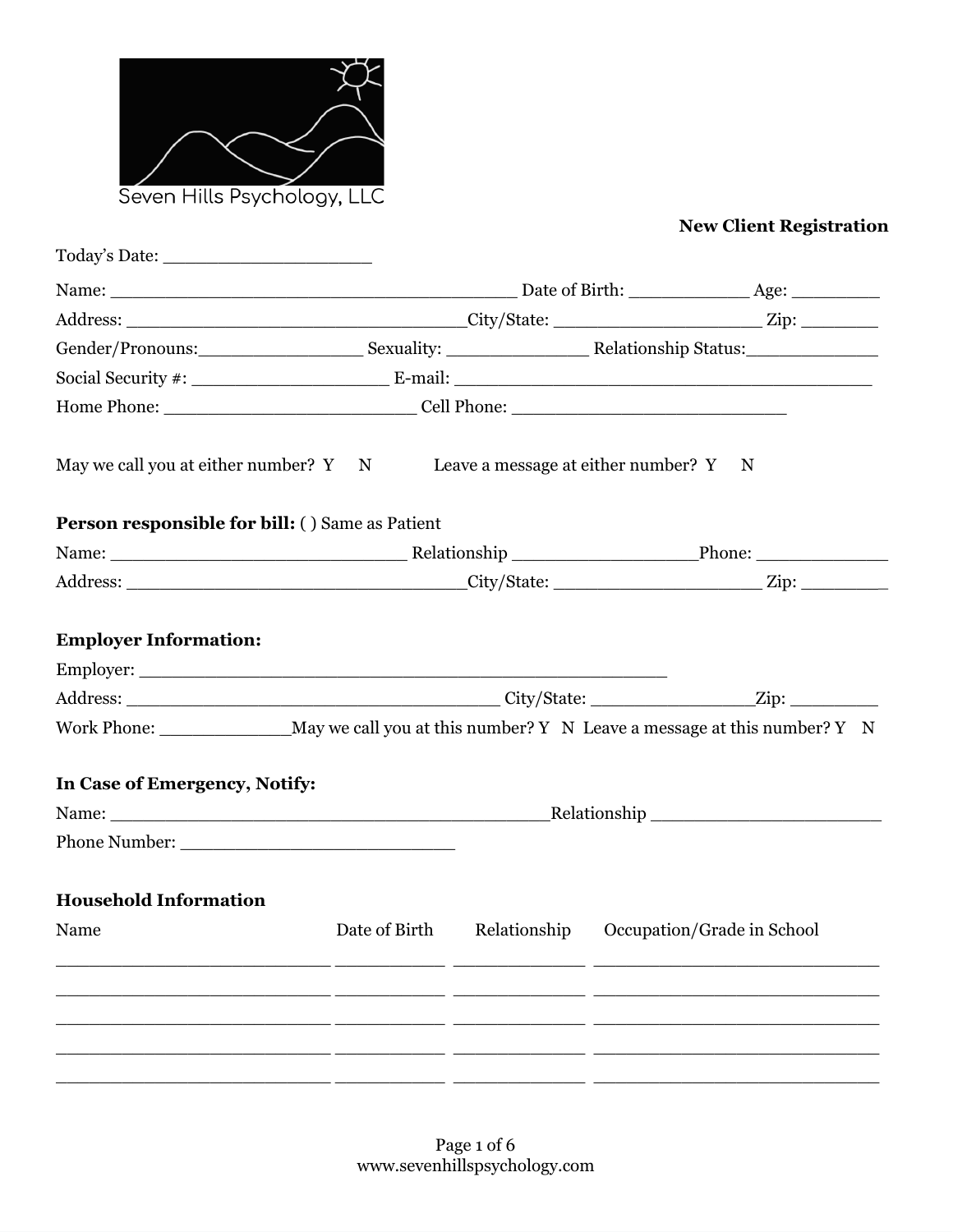

## **New Client Registration (cont.)**

List all medications you are now taking - prescription and nonprescription (such as aspirin, supplements, etc.)

| Medication            | Dosage (amount & times per day)                                                                                                                                                                                                                | Reason                                                                                                                |
|-----------------------|------------------------------------------------------------------------------------------------------------------------------------------------------------------------------------------------------------------------------------------------|-----------------------------------------------------------------------------------------------------------------------|
|                       | <u> 1980 - Johann John Stone, market fan it ferskearre fan it ferskearre fan it ferskearre fan it ferskearre fan i</u><br><u> 1999 - Jan James James James James James James James James James James James James James James James James J</u> |                                                                                                                       |
|                       | <u> 1999 - Jan James James James James James James James James James James James James James James James James J</u>                                                                                                                           |                                                                                                                       |
|                       | <u> 1999 - Jan James James James James James James James James James James James James James James James James J</u>                                                                                                                           |                                                                                                                       |
|                       | <u> 1999 - Jan James James James James James James James James James James James James James James James James J</u>                                                                                                                           |                                                                                                                       |
|                       |                                                                                                                                                                                                                                                |                                                                                                                       |
|                       |                                                                                                                                                                                                                                                | <u> 1940 - Johann John Barn, martin de francez eo arte eta eta ezkonomia eta eta ezkonomia eta ezkonomia eta ezko</u> |
|                       |                                                                                                                                                                                                                                                | <u> 1989 - Johann John Stone, markin film ar yn y brenin y brenin y brenin y brenin y brenin y brenin y brenin y</u>  |
|                       |                                                                                                                                                                                                                                                |                                                                                                                       |
| <b>Family History</b> |                                                                                                                                                                                                                                                |                                                                                                                       |
|                       | Please indicate any psychological or medical difficulties experienced by other members of your family:                                                                                                                                         |                                                                                                                       |

| Trase marcule any psychological of incurred uniference experienced by other inchibers of your family.                                                                                                                               |
|-------------------------------------------------------------------------------------------------------------------------------------------------------------------------------------------------------------------------------------|
|                                                                                                                                                                                                                                     |
| Mother: Nother:                                                                                                                                                                                                                     |
| Sisters: <u>Sisters:</u> Sisters: Sisters: Sisters: Sisters: Sisters: Sisters: Sisters: Sisters: Sisters: Sisters: Sisters: Sisters: Sisters: Sisters: Sisters: Sisters: Sisters: Sisters: Sisters: Sisters: Sisters: Sisters: Sist |
|                                                                                                                                                                                                                                     |
|                                                                                                                                                                                                                                     |
|                                                                                                                                                                                                                                     |
|                                                                                                                                                                                                                                     |
|                                                                                                                                                                                                                                     |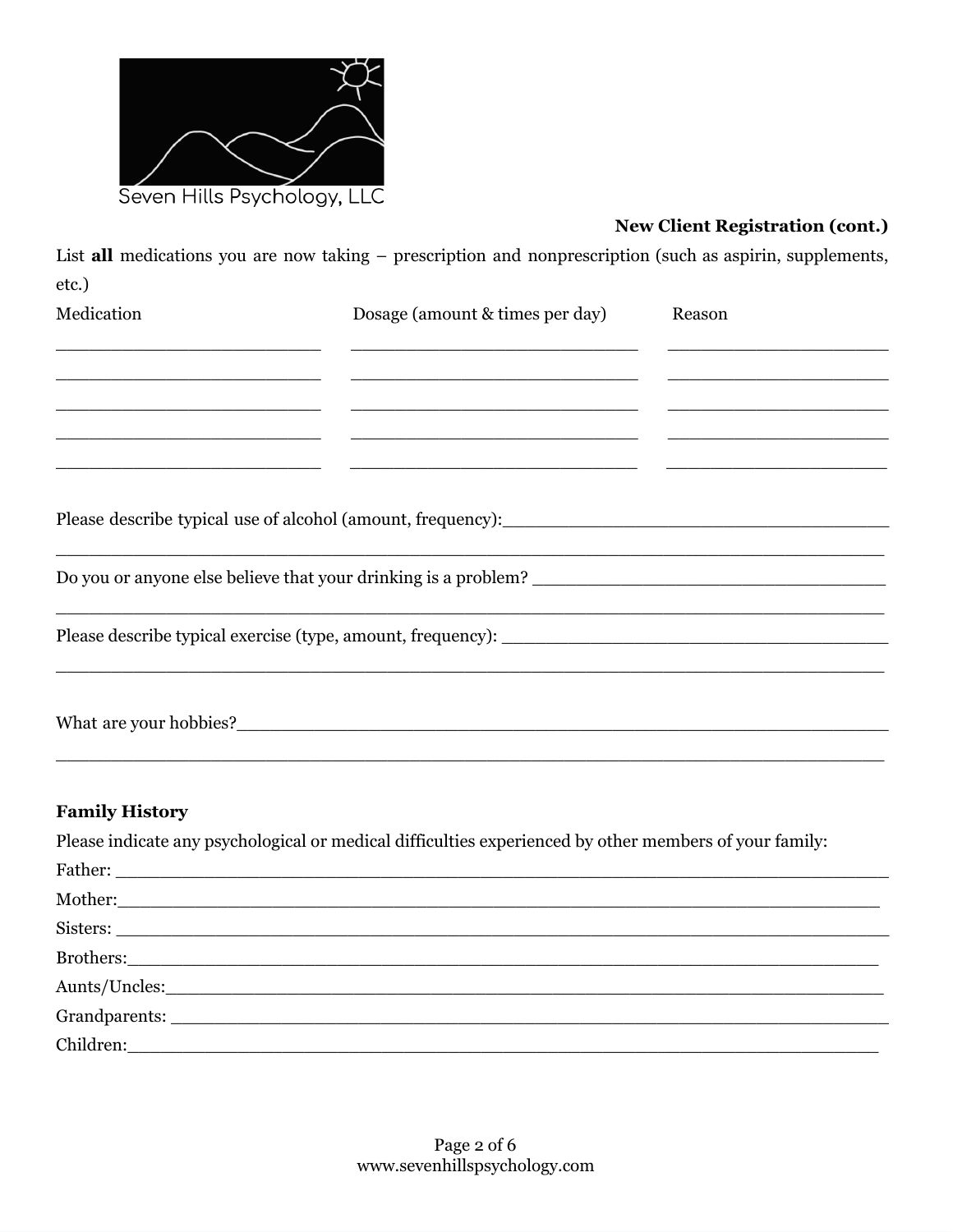

## **New Client Registration (cont.)**

### **Current Symptoms**

Please circle any of the following areas in which you are having difficulty:

| <b>Nervousness</b>       | <b>Shyness</b>          | Weight                   | Change                     | Drug Use                  |
|--------------------------|-------------------------|--------------------------|----------------------------|---------------------------|
| Communication            | Anger                   | Inferiority              | Sleep                      | Can't Relax               |
| Motivation               | <b>Legal Matters</b>    | Energy                   | Loneliness                 | Low Interest              |
| Fainting                 | Education               | <b>Dizziness</b>         | Hyperventilation           | <b>Seeing Things</b>      |
| Restlessness             | Irritability            | Isolation                | <b>Appetite Change</b>     | Depression                |
| Hopelessness             | <b>Sexual Problems</b>  | Boredom                  | Alcohol Use                | Fatigue                   |
| Impatience               | Self-Control            | <b>Stress</b>            | <b>Hearing Voices</b>      | Headaches                 |
| Overwhelmed              | Memory                  | Pain                     | Self Esteem                | Identity                  |
| Marriage                 | <b>Career Choices</b>   | <b>Hair Pulling</b>      | Panic                      | Crying                    |
| Concentration            | Shaking                 | Parenting                | Paranoia                   | <b>Eating Problems</b>    |
| <b>Racing Heart</b>      | Fear                    | <b>Suicidal Thoughts</b> | Finances                   | <b>Mood Swings</b>        |
| <b>Health Problems</b>   | Friends                 | Can't Have Fun           | Nausea                     | <b>Heart Palpitations</b> |
| <b>Avoid People</b>      | Perspiration            | Dating Problems          | Assertiveness              | Work                      |
| <b>Compulsive Habits</b> | <b>Making Decisions</b> | Perfectionism            | Guilt                      | <b>Stomach Problems</b>   |
| Violence                 | Skin Picking            | Family                   | <b>Repetitive Thoughts</b> | Other:                    |

#### **Briefly describe your reasons for seeking therapy: \_\_\_\_\_\_\_\_\_\_\_\_\_\_\_\_\_\_\_\_\_\_\_\_\_\_\_\_\_\_\_\_**

**\_\_\_\_\_\_\_\_\_\_\_\_\_\_\_\_\_\_\_\_\_\_\_\_\_\_\_\_\_\_\_\_\_\_\_\_\_\_\_\_\_\_\_\_\_\_\_\_\_\_\_\_\_\_\_\_\_\_\_\_\_\_\_\_\_\_\_\_\_ \_\_\_\_\_\_\_\_\_\_\_\_\_\_\_\_\_\_\_\_\_\_\_\_\_\_\_\_\_\_\_\_\_\_\_\_\_\_\_\_\_\_\_\_\_\_\_\_\_\_\_\_\_\_\_\_\_\_\_\_\_\_\_\_\_\_\_\_\_**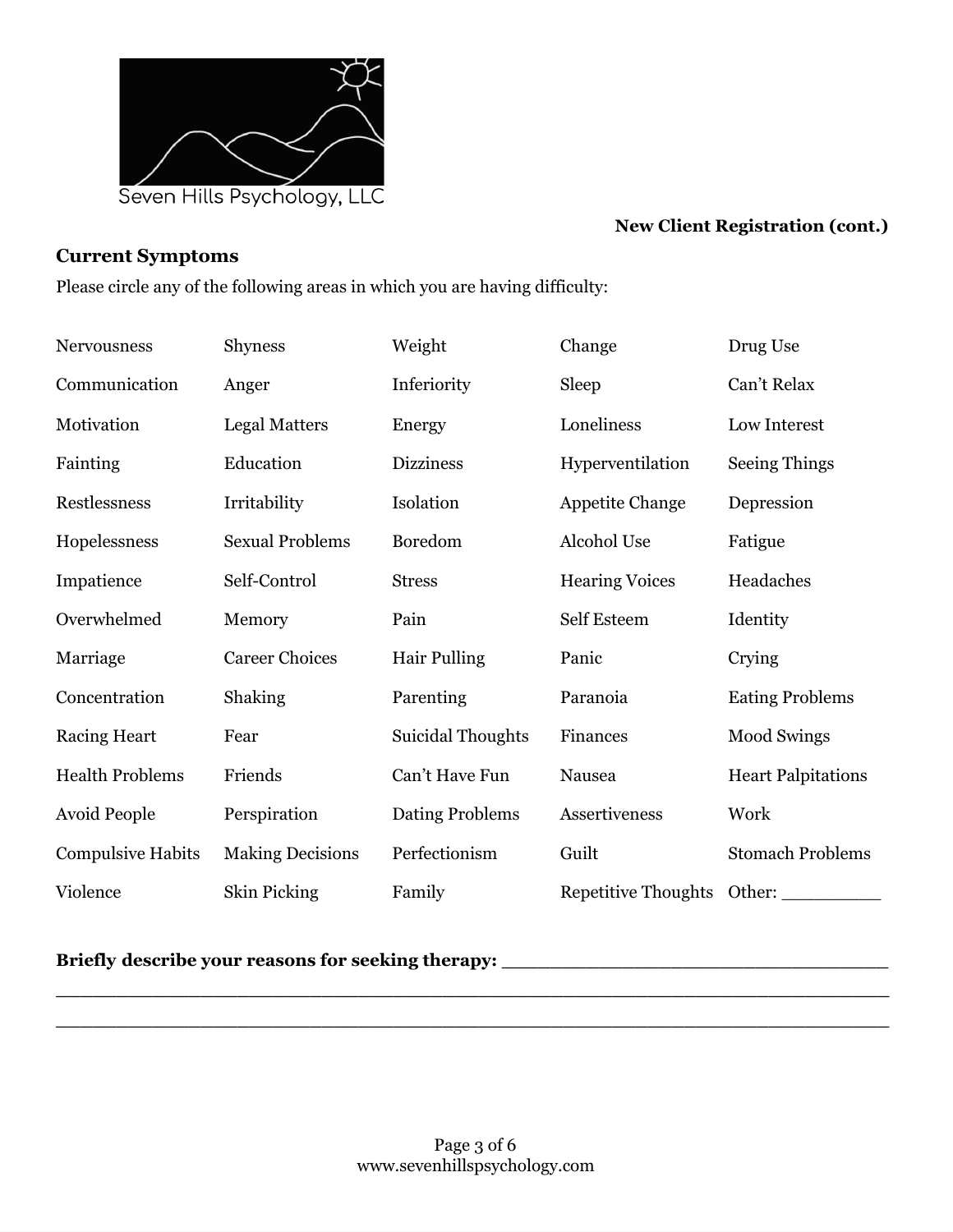

## **New Client Registration (cont.)**

## **History**

Have you ever seen a mental health provider such as, psychologist, psychiatrist or therapist before? Y or N

| Date | <b>Name</b> | <b>Reason</b>                                                                                                         | Outcome |  |
|------|-------------|-----------------------------------------------------------------------------------------------------------------------|---------|--|
|      |             | <u> 2003 - Jan Jan James, Amerikaansk politik (d. 1888)</u>                                                           |         |  |
|      |             |                                                                                                                       |         |  |
|      |             | <u> 2002 - 2003 - 2003 - 2003 - 2003 - 2003 - 2003 - 2003 - 2004 - 2005 - 2008 - 2009 - 2009 - 2009 - 2009 - 200</u>  |         |  |
|      |             |                                                                                                                       |         |  |
|      |             |                                                                                                                       |         |  |
|      |             | <u> 1989 - Johann Stoff, deutscher Stoff, der Stoff, der Stoff, der Stoff, der Stoff, der Stoff, der Stoff, der S</u> |         |  |
|      |             | <u> 1990 - Johann Stoff, amerikan bestein de stad in de stad in de stad in de stad in de stad in de stad in de st</u> |         |  |
|      |             |                                                                                                                       |         |  |
|      |             |                                                                                                                       |         |  |
|      |             |                                                                                                                       |         |  |
|      |             |                                                                                                                       |         |  |
|      |             | ,我们也不能在这里,我们也不能在这里的时候,我们也不能会不能会不能会不能会不能会不能会不能会不能会不能会不能会。""我们,我们也不能会不能会不能会不能会不能会不                                      |         |  |
|      |             | ,我们也不能会在这里,我们也不能会在这里,我们也不能会在这里,我们也不能会在这里,我们也不能会在这里,我们也不能会不能会不能会。""我们,我们也不能会不能会不能                                      |         |  |
|      |             |                                                                                                                       |         |  |
|      |             |                                                                                                                       |         |  |
|      |             |                                                                                                                       |         |  |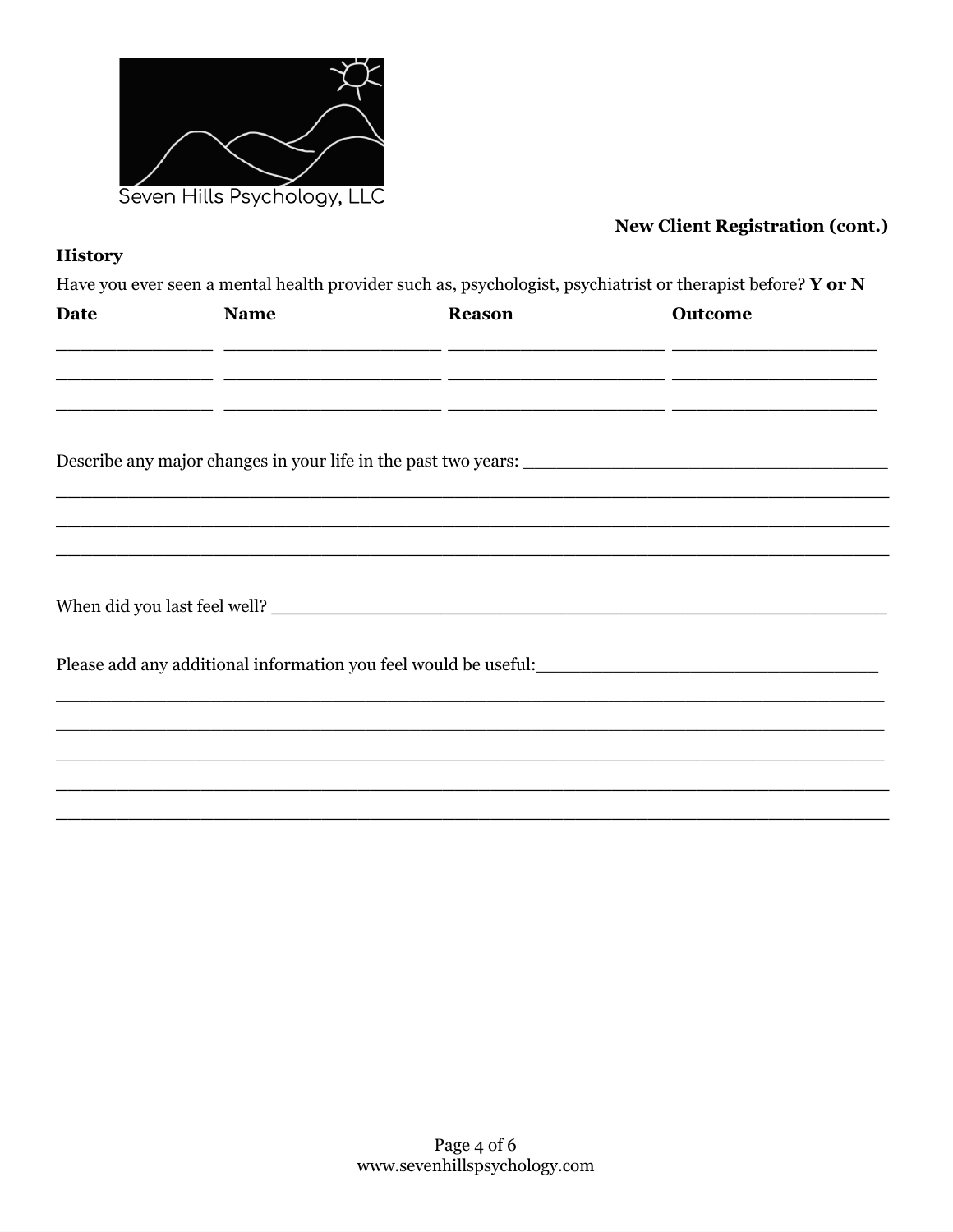

## **Insurance Information**

Primary and Secondary Insurance with Subscriber Info (attach copy of both sides of insurance cards, claims address required) **Is Insurance being used? Y N**

|                                                                                                      | Subscriber Date of Birth:           |
|------------------------------------------------------------------------------------------------------|-------------------------------------|
|                                                                                                      |                                     |
| Member ID/Policy: __________________________Group Number _____________Effective Date: ______________ |                                     |
| Secondary Insurance Company Name:                                                                    |                                     |
|                                                                                                      | Subscriber Date of Birth: _________ |

| <b>Relationship to Patient:</b> | <b>Primary Phone:</b> |                        |
|---------------------------------|-----------------------|------------------------|
| Member ID/Policy:               | Group. Number:        | <b>Effective Date:</b> |

#### **Authorization for Release of Information**

I authorize Seven Hills Psychology, LLC to release to my insurance carrier or its designated agents any information concerning mental health care, advice, treatment or supplies provided to me for the purposes of administration, review, investigation or evaluation of claim coverage and utilization of services. I authorize a copy of this information to be as valid as the original. I will notify Seven Hills Psychology in writing of any information I do not want released.

 $\overline{\phantom{a}}$  , and the contract of the contract of the contract of the contract of the contract of the contract of the contract of the contract of the contract of the contract of the contract of the contract of the contrac

Signature Date

#### **Assignment of Benefits**

I authorize the assignment of benefits payable to Seven Hills Psychology, LLC and/or its designee for behavioral health services and supplies or any other private third payer. I understand that I'm responsible for payment of all co-payments, co-insurance, deductibles, and non-covered services.

 $\overline{\phantom{a}}$  , and the contract of the contract of the contract of the contract of the contract of the contract of the contract of the contract of the contract of the contract of the contract of the contract of the contrac

Signature Date Date of the Date of the Date of the Date of the Date of the Date of the Date of the Date of the Date of the Date of the Date of the Date of the Date of the Date of the Date of the Date of the Date of the Dat